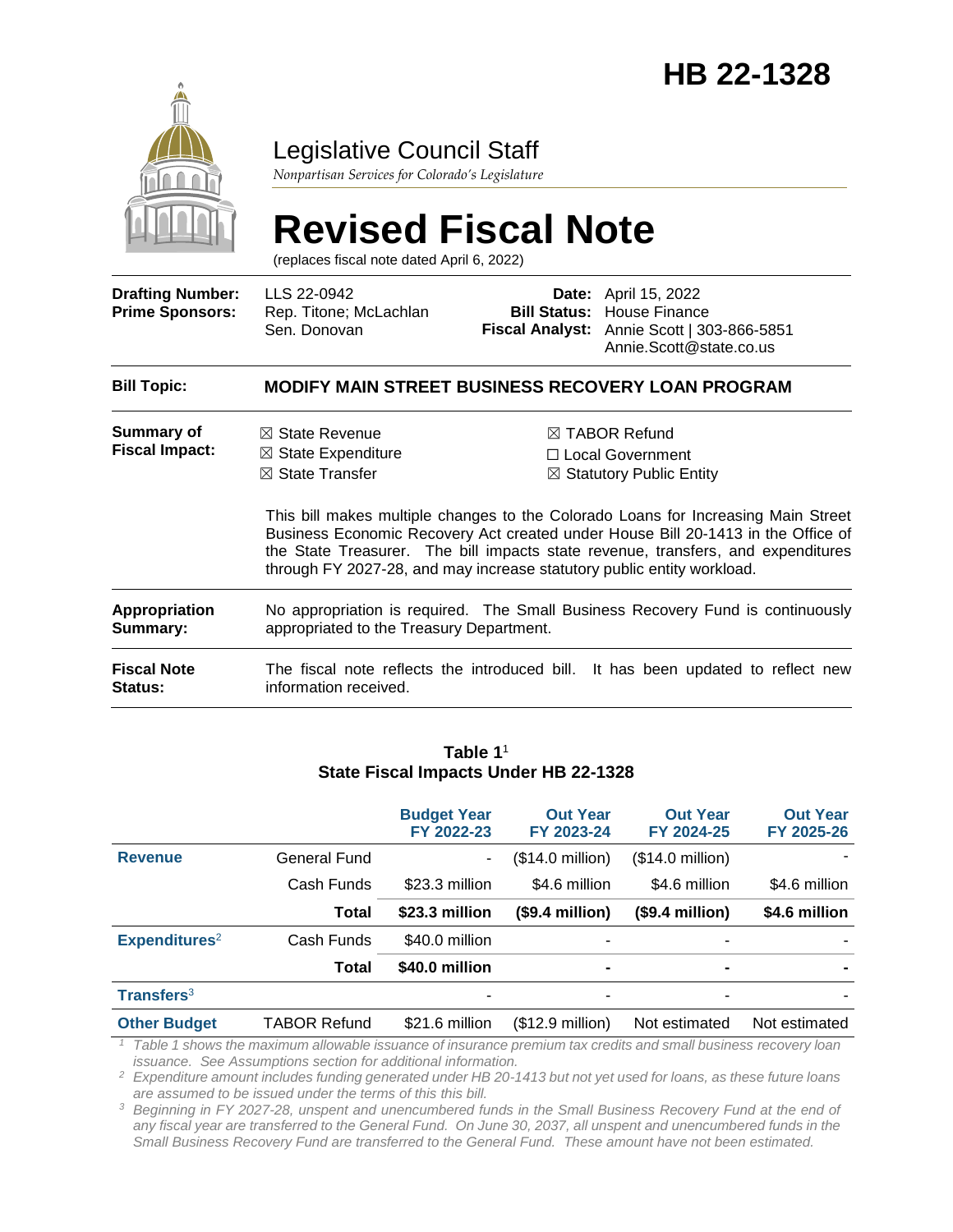Page 2

#### **Summary of Legislation**

This bill makes multiple changes to the Small Business Recovery Loan Program created in House Bill [20-1413](https://leg.colorado.gov/bills/hb20-1413) in the Office of the State Treasurer, and extends the program through December 31, 2040.

**Loans to small businesses.** The Small Business Recovery Loan Program is expanded to include businesses that have one or more employees (a reduction from five or more employees under current law) and one year of positive cash flow (a reduction from two years of positive cash flow under current law), as determined by the Small Business Recovery Loan Program Oversight Board (board).

The bill increases the allowable amount of first loss capital provided by the State Treasurer to the Small Business Recovery Fund by \$10.0 million over FY 2021-22, FY 2022-23, and FY 2023-24, without increasing the total amount (\$50.0 million) that can be issued over the life of the program. Except for funds contributed to the Colorado Credit Reserve, funds must be matched by other sources at a ratio of at least four-to-one and, once matched, may be used for loans for working capital, including the purchase of equipment.

The minimum amount of a loan is decreased from \$30,000 to \$10,000, and the length of maximum initial maturity is extended from 5 to 10 years. The bill also clarifies that loans made to women, veterans, and minority-owned businesses as related to program goals identified by the board, should support business owners with social and economic disadvantages.

**Small Business Recovery Insurance Premium Tax Credits**. The bill makes changes to the issuance and use of tax credits, including:

- extending the time period the Treasury Department may issue tax credit certificates equal to the combined total face value of up to \$28.0 million dollars or the combined total sales proceed of up to \$21.0 million, whichever is less, to FY 2022-23;
- allowing the qualified taxpayer to claim up to fifty percent of the credit against premium tax liability incurred for a taxable year that begins on or after January 1, 2023, but not reduce its estimated tax payments in proportion to such credit prior to July 1, 2023;
- allowing the qualified taxpayer to claim the remaining amount of the credit against premium tax liability incurred for a taxable year that begins on or after January 1, 2024, but not reduce its estimated tax payments in proportion to such credit prior to July 1, 2024; and
- modifying the requirement that the total credit applied by a qualified taxpayer in any one year not exceed the premium tax liability for the taxable year, whereby the excess may be carried over to succeeding taxable years, to make an exception for credits issued in FY 2020-21 to not be carried over to any taxable year that begins after December 31, 2031, and a credit issued in FY 2021-22 or FY 2022-23, may not be carried over to any taxable year that begins after December 31, 2029.

**Small Business Recovery Fund.** Beginning in FY 2027-28, the state treasurer is required to credit any unexpended and unencumbered money remaining in the fund at the end of a fiscal year to the General Fund and must transfer all unexpended and unencumbered money in the fund at the end of the FY 2026-27 to the General Fund. The bill extends the program repeal date to July 1, 2037.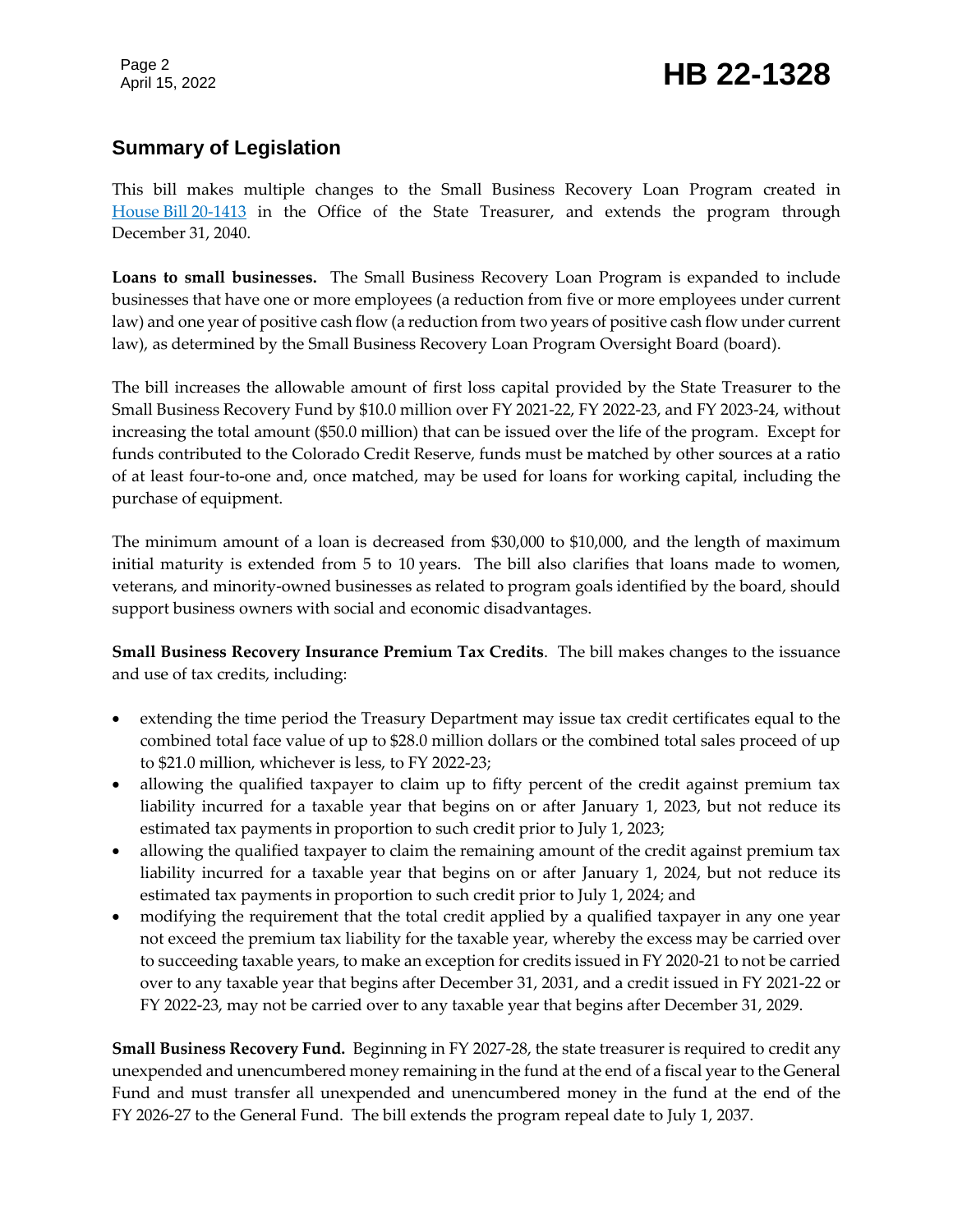Page 3

## Page 3<br>April 15, 2022 **HB 22-1328**

### **Assumptions**

**Insurance Premium Tax Credits.** The fiscal note assumes that \$40.0 million of insurance premium tax credits were issued as scheduled under HB 20-1413, generating \$30.5 million in proceeds, and that the \$28.0 million of credits scheduled to be issued in FY 2021-22 have not yet been issued. The State Treasurer will issue the \$28.0 million in credits in FY 2022-23, generating \$21.0 million of total sales proceeds. This could result in \$51.5 million total in tax credit revenue, only \$50.0 million of which will be issued as loans, and the remainder of which will be credited to the General Fund.

**Loan repayment revenue.** The fiscal note assumes that \$7.5 million of the \$30.0 million in loans allowed in FY 2020-21 under HB 20-1413 has been used to make small business loans, and that these loans are subject to the loan terms under HB 20-1413; these amounts are not accounted for in this fiscal note.

It is assumed that the remaining balance of up to \$20.0 million will be loaned out in FY 2022-23 along with the up to \$20.0 million originally intended to be provided in FY 2021-22 through the original bill, for a total of \$40.0 million in loans. The loan amounts are limited by the bill to \$40.0 million total in FYs 2021-22 through 2023-24. For informational purposes, the fiscal note shows all loans issued on January 1, 2023.

These loans are assumed to have the following terms:

- all loan repayments start January 1;
- 100 percent repayment;
- 10-year terms with monthly payments;
- 3.0 percent interest, credited to the state based on its share of funds committed to the loan program; and
- fixed payment over the life of loan.

#### **State Revenue**

The bill will impact state General Fund and cash funds revenue beginning in FY 2022-23. Revenue will increase from the sale of remaining insurance premium tax credits and loan repayments, while revenue will be reduced when taxpayers claim the tax credits. Table 2 provides estimates of the revenue impacts from tax credits, sales proceeds, and loan repayment revenues, based on the assumptions outlined above. The actual amount of impacts may be lower and timing of these impacts may vary.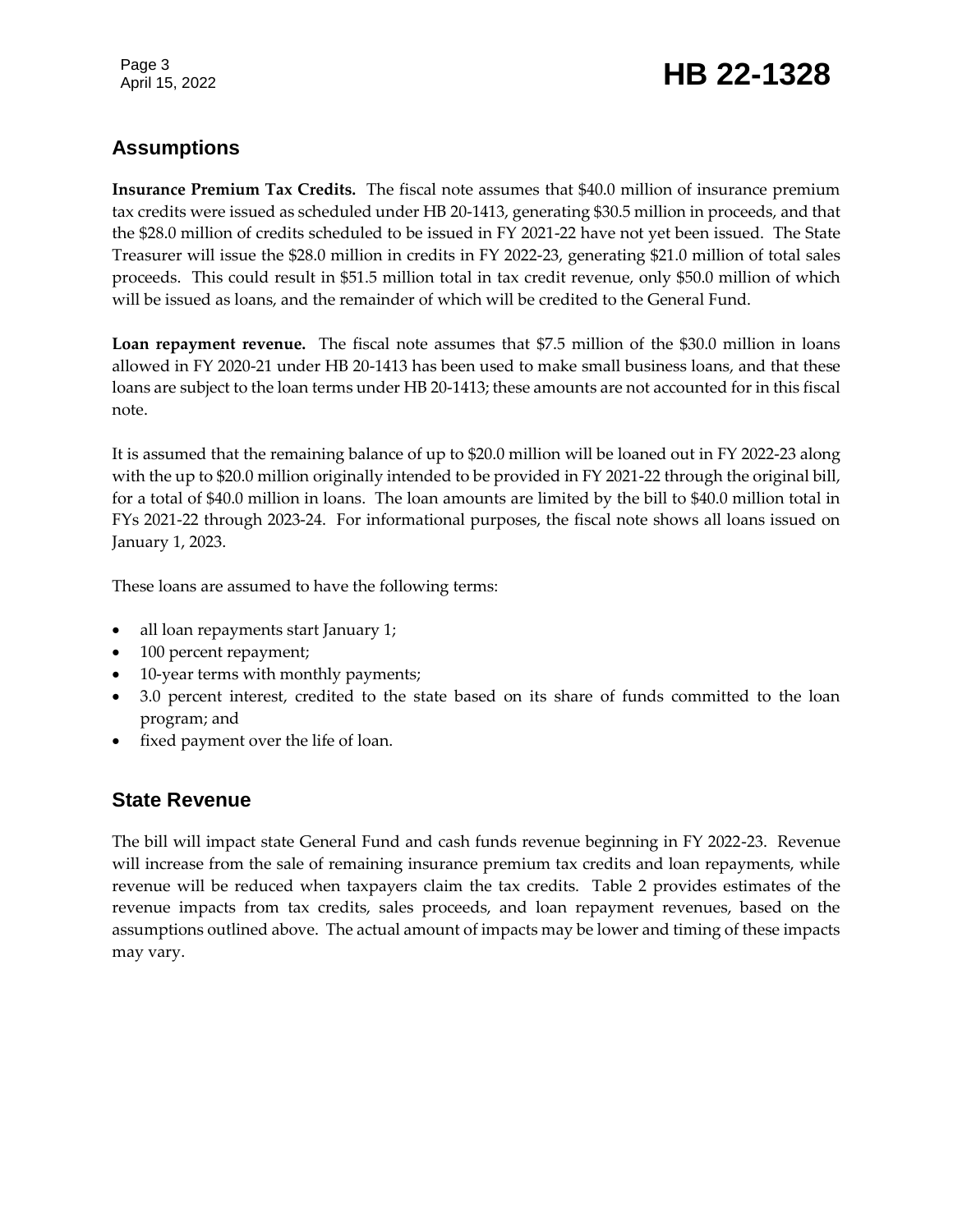|                                                       | FY 22-23 | <b>FY 23-24</b> | FY 24-25 | FY 25-26 | <b>FY 26-27</b> |
|-------------------------------------------------------|----------|-----------------|----------|----------|-----------------|
| Reduced Insurance Premium Tax<br>Revenue <sup>1</sup> |          | (S14.0)         | (S14.0)  | ۰        |                 |
| Insurance Premium Tax Credit<br>Certificate Revenue   | \$21.0   | ۰               |          |          |                 |
| Loan Repayment Revenue <sup>2</sup>                   | \$2.3    | \$4.6           | \$4.6    | \$4.6    | \$4.6           |
| <b>Net Revenue Impact</b>                             | \$23.3   | (\$9.4)         | (\$9.4)  | \$4.6    | \$4.6           |

#### **Table 2 Maximum Projected Revenue Changes Under HB 22-1328** *(in millions)*

*<sup>1</sup> The bill may reduce insurance premium tax collections by up to \$28.0 million, shown here split evenly between FY 2022-23 and FY 2023-24; however, the actual reduction may be spread out through CY 2029, depending on how the credit is used and the amounts carried forward to future years.*

*<sup>2</sup> The fiscal note assumes all loan repayments on \$40.0 million in loans will commence January 1, 2023.*

**Reduced Insurance Premium Tax Credit revenue.** In FY 2023-24 and FY 2024-25, state General Fund revenue will decrease as insurance premium taxpayers begin to utilize credit certificates by an estimated \$28.0 million over two fiscal years. The amount and timing of when insurance premium taxpayers claim the credits may differ from the assumptions in Table 2, as insurers may carry credits over into future years through CY 2029.

**Sales proceeds from Insurance Premium Tax Credit Certificates.** In FY 2022-23, the bill is expected to increase state cash funds revenue by up to \$21.0 million from the proceeds generated from selling the remaining insurance premium tax credits. This revenue is credited to the Small Business Recovery Fund.

**Loan repayment revenue.** Based on the assumed \$40 million in loans issued under the terms of this bill and terms described in the Assumptions Section above, loan repayments are estimated to be \$2.3 million in FY 2022-23 (half-year impact) and \$4.6 million in FY 2023-24 and future years through the end of the loan program. Loan repayment revenue will vary depend on interest rates for loans issued, the volume of loans, agreements with private sector lenders contributing capital to the lending program, and other factors. Interest income to the state from these loans is estimated to be \$0.6 million in FY 2022-23 (half-year impact) and \$1.1 million in FY 2023-24. Interest income will decline over time as the loans are paid off. Interest income is subject to the state's TABOR revenue limit; repayment of principal is not.

#### **State Transfers**

Beginning in FY 2027-28, unspent and unencumbered funds in the Small Business Recovery Fund at the end of any fiscal year are credited to the General Fund. On June 30, 2037, all unspent and unencumbered funds in the Small Business Recovery Fund will be transferred to the General Fund. These amounts have not been estimated, and will depend on the amount of proceeds from premium tax credit certificates not used to issue loans, the amount of revenue from repayments, the timing and amount of any funds used to support program administration, as well as other factors.